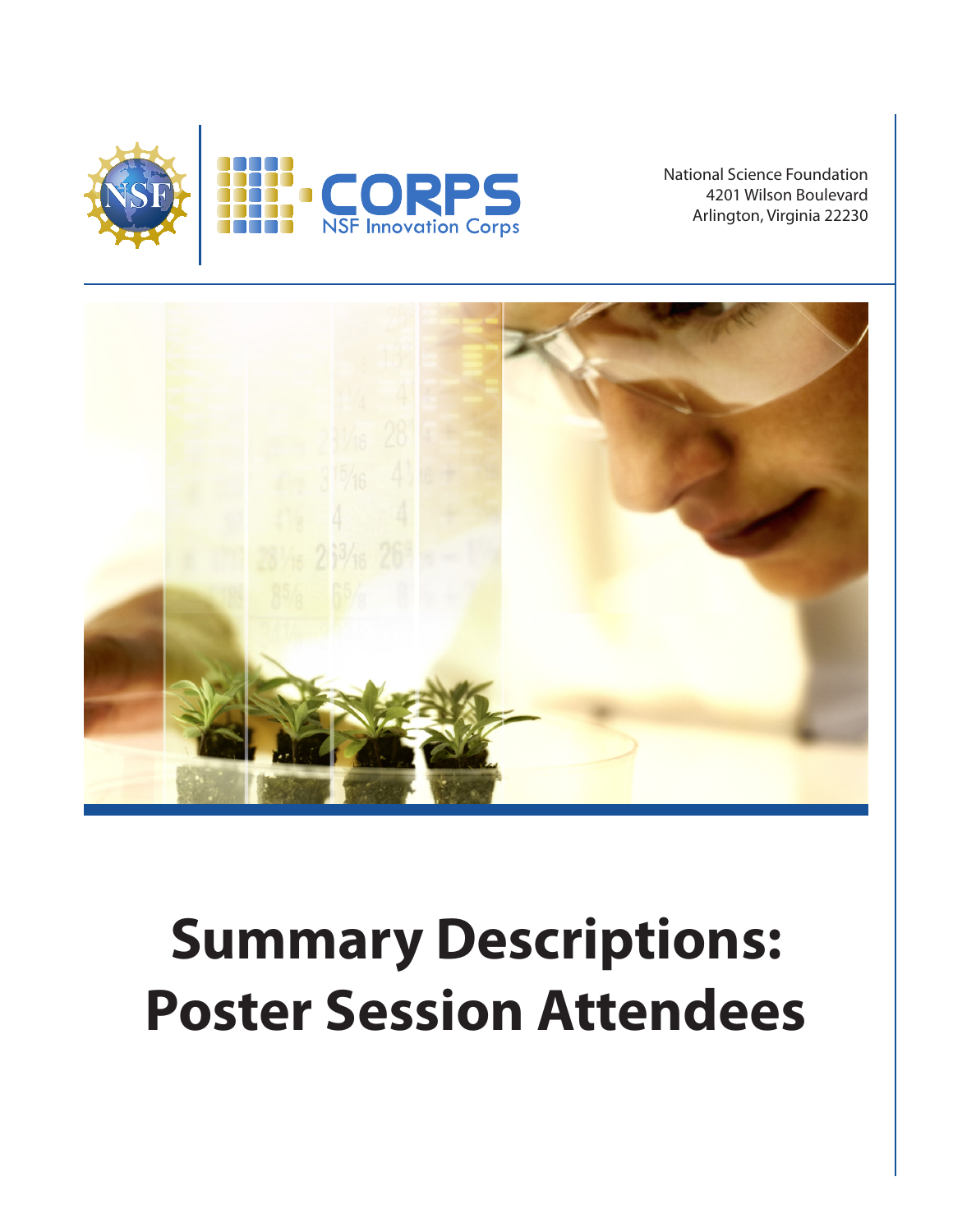## **Anchovi: Sorting Images by Topic**

Award Abstract #1216839[: http://go.usa.gov/wBx](http://go.usa.gov/wBx) Entrepreneurial Lead: Boris Babenko[, boris@anchovi.com](mailto:boris@anchovi.com) Team Video[: http://bit.ly/RVKT5B](http://bit.ly/RVKT5B)

This team at the California Institute of Technology developed a computer vision system to annotate large bodies of images very quickly. The computer could identify and count images in a variety of situations, from medicine to traffic to geo-spatial information. The computer can do this by using algorithms that take in images and make measurements based on the pixel content of the images. Originally, the team thought that they would develop this technology to create image analysis and annotation software for science and industry. Through I-Corps, they established a customer contact plan that put them in touch with leaders in the geo-information systems markets. What they learned was very surprising: there weren't any customers who were very excited about the team's potential product.

Instead, the team changed the focus of their plan from industry to consumers. What if they could help consumers organize their photos by topic or content? The technology could be easily adapted to fit the needs of consumers organizing their personal photo collection, helping them file images by topic, or by identifying duplicate images quickly and easily.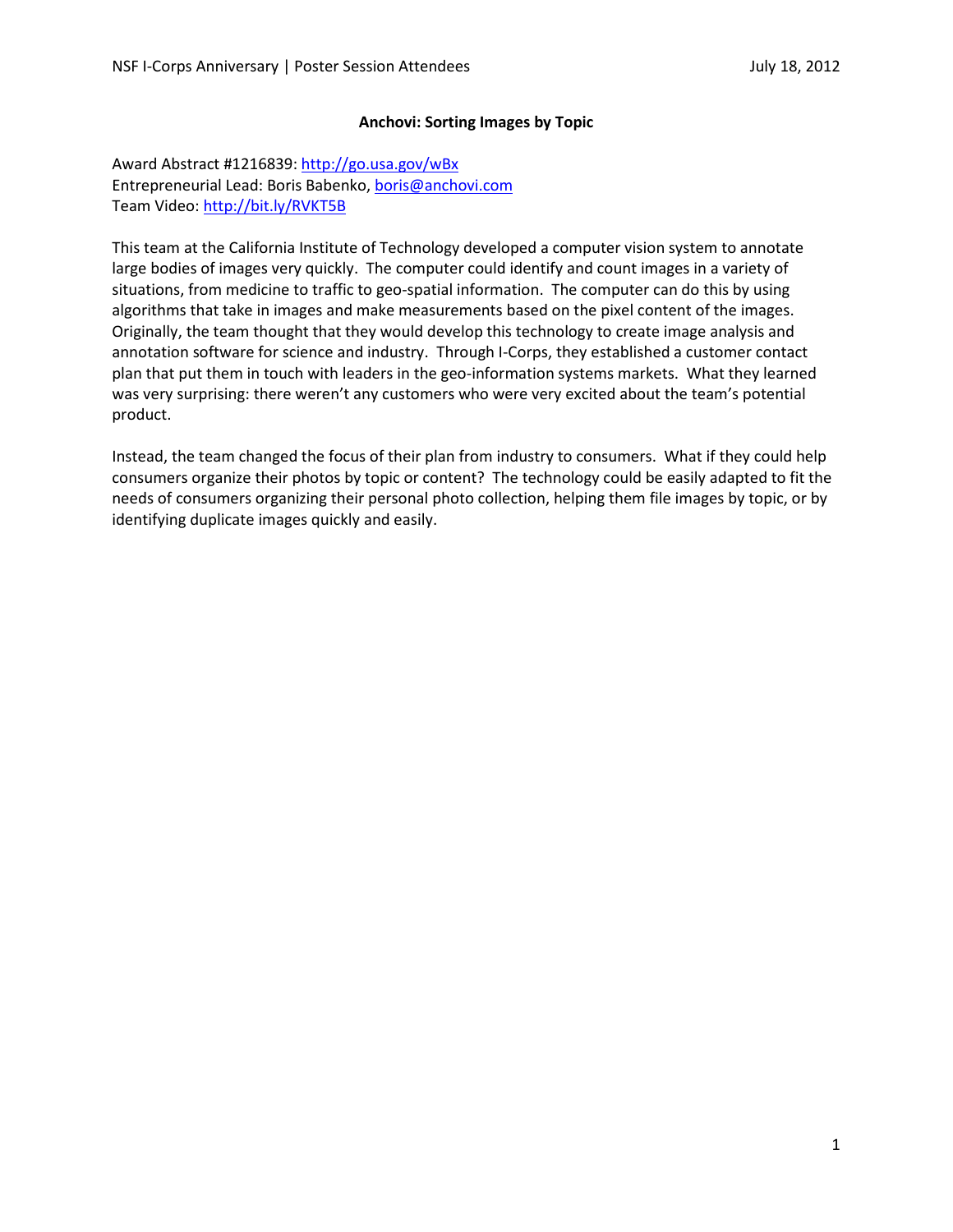## **Arborlight**: **Building a Better Light Bulb**

Award Abstract #1236998[: http://go.usa.gov/wZS](http://go.usa.gov/wZS) Mentor: Norm Rapino, [nrapino@umich.edu](mailto:nrapino@umich.edu) Team Video[: http://bit.ly/NGh8TM](http://bit.ly/NGh8TM)

Using technology from display lighting, this team from the University of Michigan Ann Arbor developed an LED-based product to replace traditional fluorescent industrial lighting. Currently, the brightest LEDbased light bulb on the market generates less than 2,500 lumens, while the widely used linear fluorescent T8 light bulb produces more than 3,300 lumens. To address marked demand for an LEDbased bulb that can emit the same amount of light, the team developed a lighting architecture based on mercury-free, low-cost components. They also devised a production method that allows the supply stream to be completely independent from the availability and price fluctuations of the necessary rare earth elements.

The I-Corps program helped the team to realize the value of customer discovery. In theory, the team thought they could simply bring a product to the market, and then the customers would come to them. In practice, the team learned that they must seek out their potential customers, learn what their needs are, and present the customer with a solution to their problems. Creating a successful business is not done simply by making a product and then hoping people will buy it.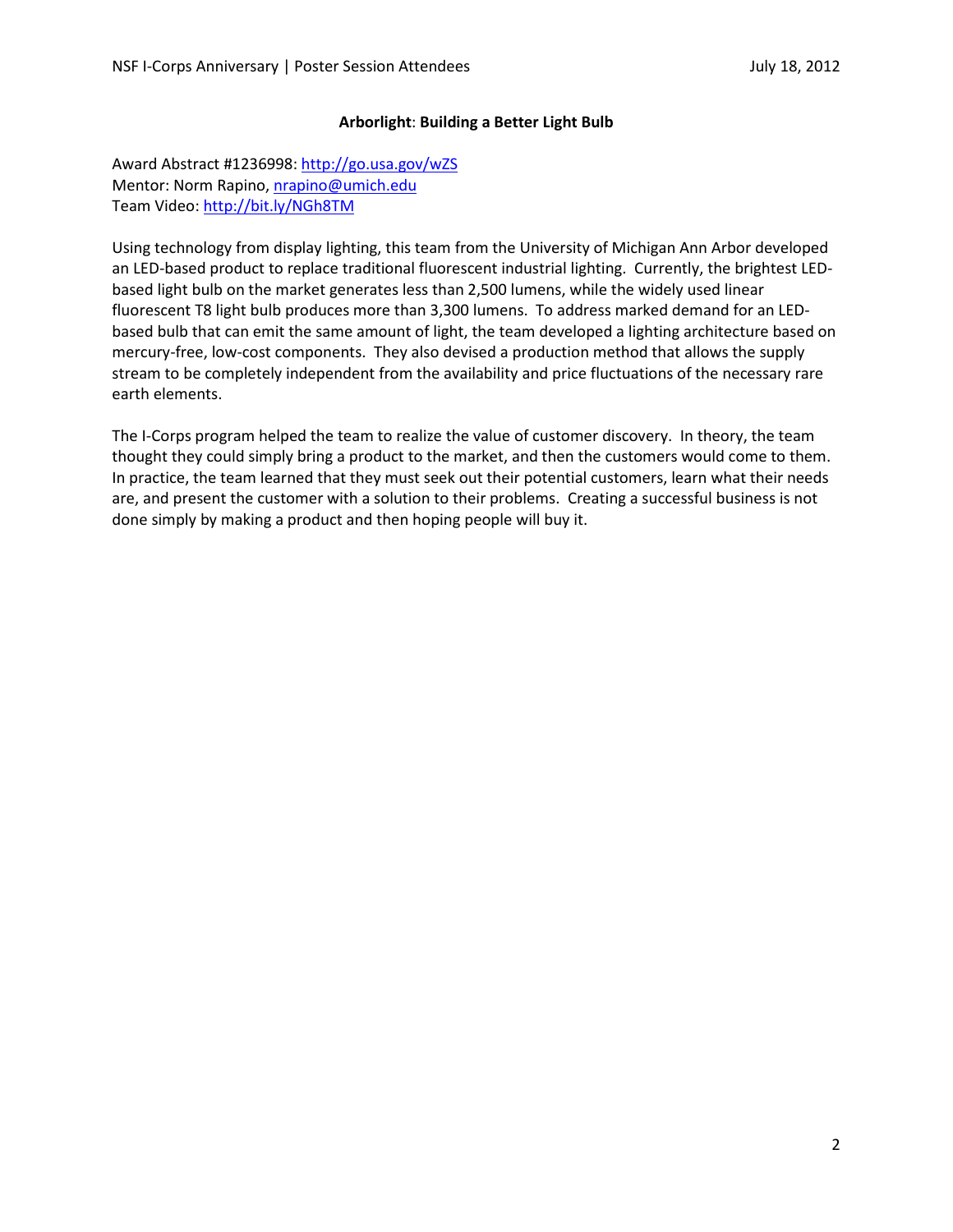## **Barter: Using Knowledge Markets to Increase Worker Productivity**

# Award Abstract #1217250[: http://go.usa.gov/wBb](http://go.usa.gov/wBb) Principle Investigator: Marshall Van Alstyne[, marshall@mit.edu](mailto:marshall@mit.edu)

What do social networks, Q&A websites, and intranets have in common? They are knowledge markets intended for sharing information. Enterprises have sought gains from knowledge sharing through suggestion boxes, share drives, and social wikis, but have had difficulty maintaining participation and measuring return-on-investment. This team, from the Massachusetts Institute of Technology (MIT), focused on how a knowledge economy inside an organization could impact worker productivity. Their results from an empirical study of a Japanese bank suggested there could be large positive effects.

The team initially created an academic prototype of a knowledge market called Barter, which was used in university classrooms to enhance student learning. Through the I-Corps program, the team moved beyond the classroom to the business world with the aims to validate the company business model and complete a prototype of a commercial product based on the successful academic one. They established a prototype customer relationship with a leading international bank, and another world-wide financial institution requested to use the team's tools.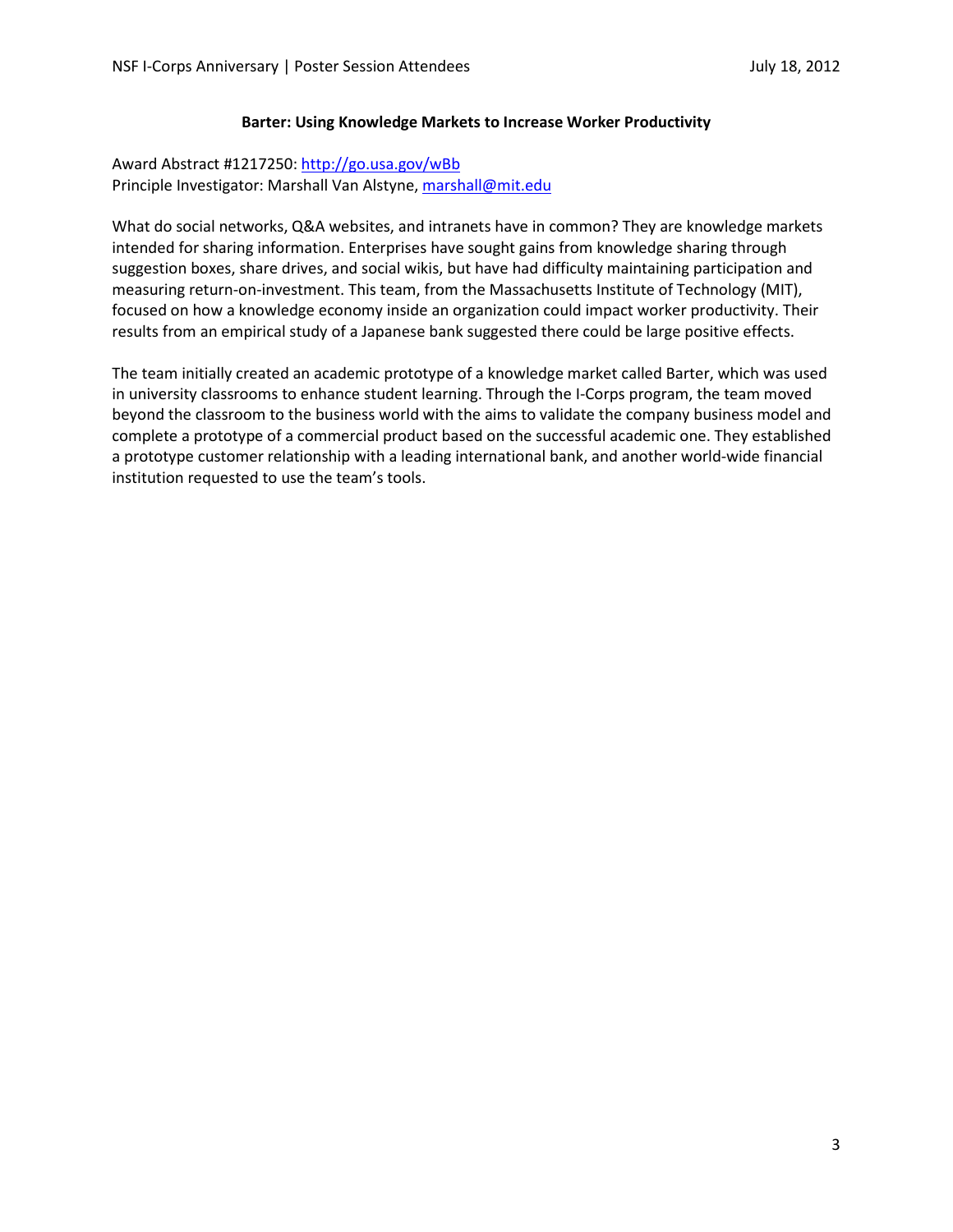## **Big Data: Efficient Analysis of Real-Time Data**

Award Abstract #1158737[: http://go.usa.gov/wBC](http://go.usa.gov/wBC) Mentor: Jim Chung, [jimchung@gwu.edu](mailto:jimchung@gwu.edu) Team Video[: http://bit.ly/OVPBR2](http://bit.ly/OVPBR2)

This team from The George Washington University entered the I-Corps program with a business model based on providing location based privacy services, but exited with a product to provide real time data analysis to the intelligence community and hedge funds. The initial project was location based privacy services, but meeting with location based service providers revealed that they weren't interested in privacy services; consumer advocacy groups did not believe that a consumer market would become available for these privacy services until Congress passed a law.

With this information, the team pivoted to another technology they had already developed, one based on real time data analysis of a large number of data services. Again, the customer contact showed the team where their potential customer base really was. The team thought that large forensic analysis firms would be interested in a new technology to analyze the vast quantities of data they handle. However the firms were not sure that the judicial system would not yet be ready to accept the cutting edge technology as admissible evidence in court. Instead, through this contact they learned that the intelligence community and hedge fund analysts relied heavily upon real time data analysis. It was with these customers that the team found a very enthusiastic audience with a problem that they could readily solve. The I-Corps program was a very valuable experience for this team, as it allowed them the freedom to experiment with business models and customer targets, with the freedom to change direction as the market dictated.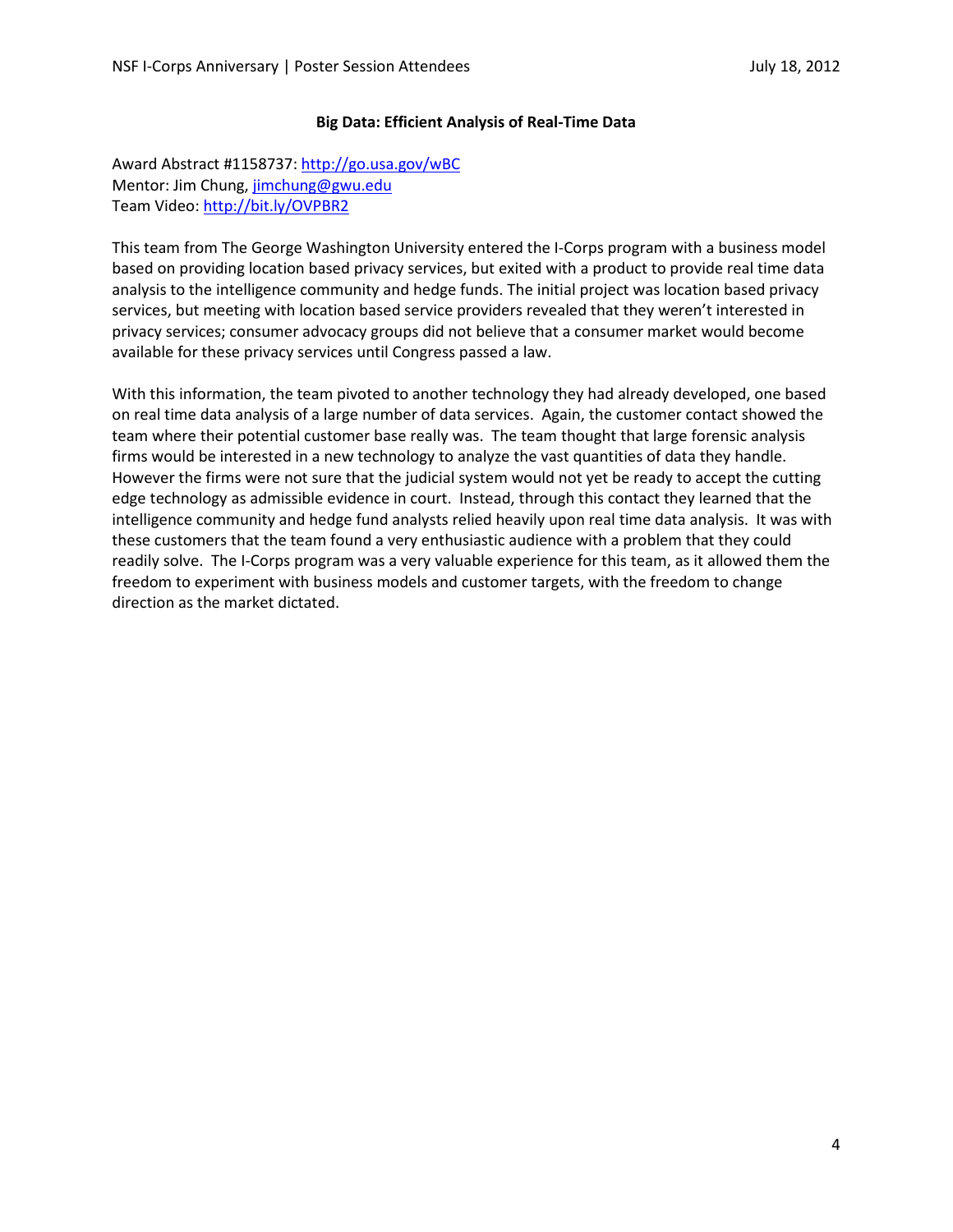## **Boston Mountain Biotech: Pharmaceutical Purification Using Genetically Optimized Cells**

Award Abstract #1237252[: http://go.usa.gov/wB1](http://go.usa.gov/wB1) Entrepreneurial Lead: Ellen Brune[, ebrune3@uark.edu](mailto:ebrune3@uark.edu) Team Video[: http://bit.ly/NdgzmC](http://bit.ly/NdgzmC)

The pharmaceutical industry spends \$8 billion every year to purify their products. This team from the University of Arkansas made it their mission to simplify pharmaceutical protein production, a critical step the in pharmaceutical manufacturing process. Currently, the target proteins must be separated from extensive background contamination. The team's innovation is a specially designed set of cells that minimize contamination through genetic optimization. This simplifies the purification process, saving time and money, which can then be applied to new drug and vaccine development, diagnostics, and medical devices.

Before the I-Corps program, the team had limited knowledge of the commercial market and the depth of application of their technology. The goals of their customer contacts were to refine customer segments, define value, and to establish long-term relationships with potential partners and customers. Their contacts led them to heads of business development and vaccine development at several leading pharmaceutical manufacturers, who described how they are in desperate need of technology of the kind that the Arkansas team can provide. These important exchanges allowed the team to validate their pricing model and fine tune not only the business plan, but also key technical aspects of the technology to ensure that it could meet customers' needs.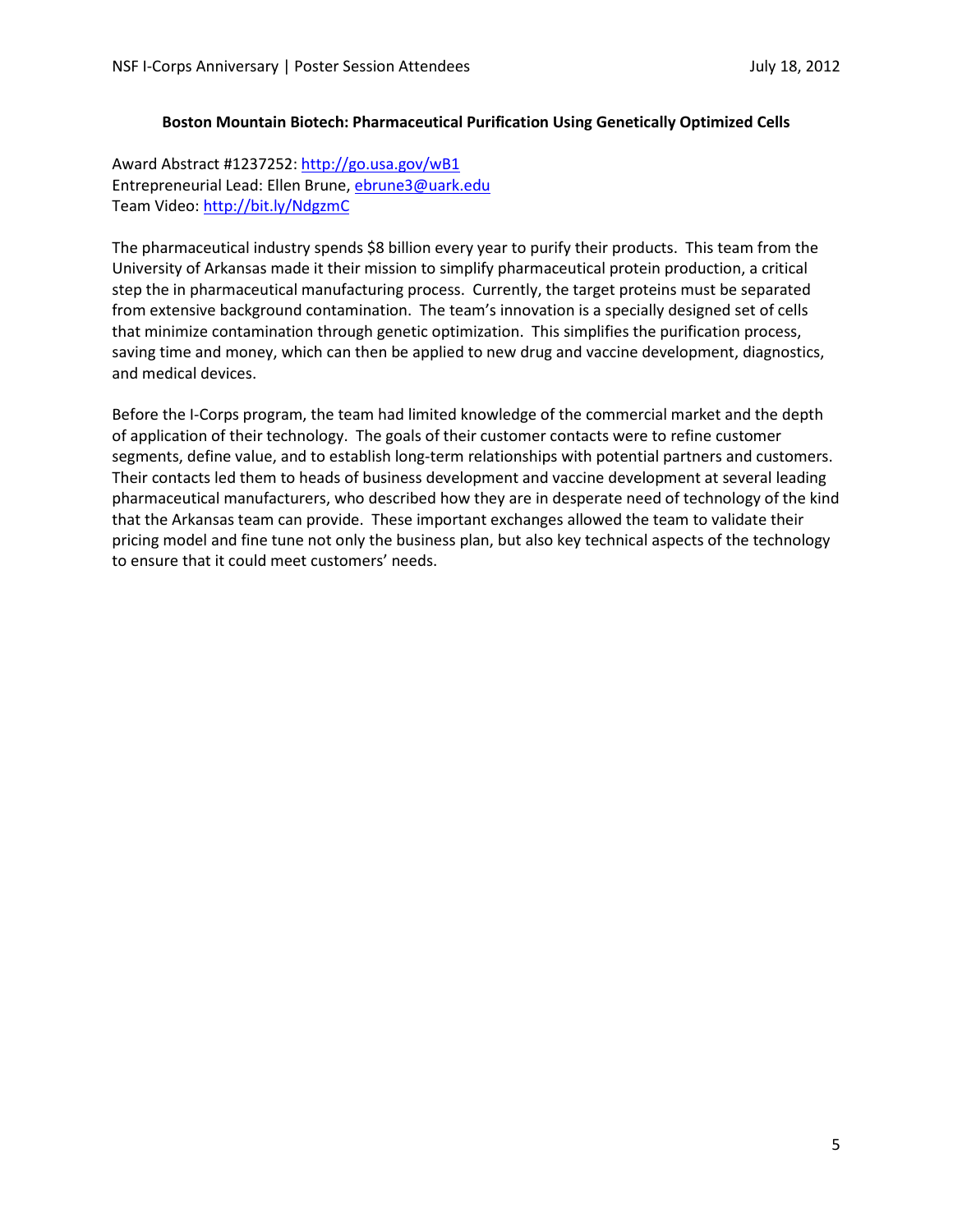### **Composite Nanocoatings: Improved Coatings for Surgical Devices**

Award Abstract #1217196[: http://go.usa.gov/wBq](http://go.usa.gov/wBq) Principal Investigator: Eric Loth[, el9r@virginia.edu](mailto:el9r@virginia.edu) Team Video:<http://bit.ly/NipTV1>

Over the last decade, there has been a rapid expansion of new minimally invasive treatments in medicine. The University of Virginia (UVA) team investigated a way to enhance the lubricity and blood compatibility of bionanocomposite coatings, allowing the surgical tools that they coat to perform better in bio-medical conditions, in turn reducing side effects and accelerating natural healing processes. For example, a more lubricant coating could improve endovascular delivery catheters, while a more blood compatible coating could improve stents. Using fundamental lab research to reduce 50-90% of liquid friction, the team was able to address the market needs of improving access, deliverability, and predictable deployment of surgical devices.

Through the I-Corps program, the team paved the way for transferring innovations high in demand out of the lab and into the bio-medical field. They also worked to grow the small entrepreneurship program at UVA by expanding the facilities and involving undergraduate students.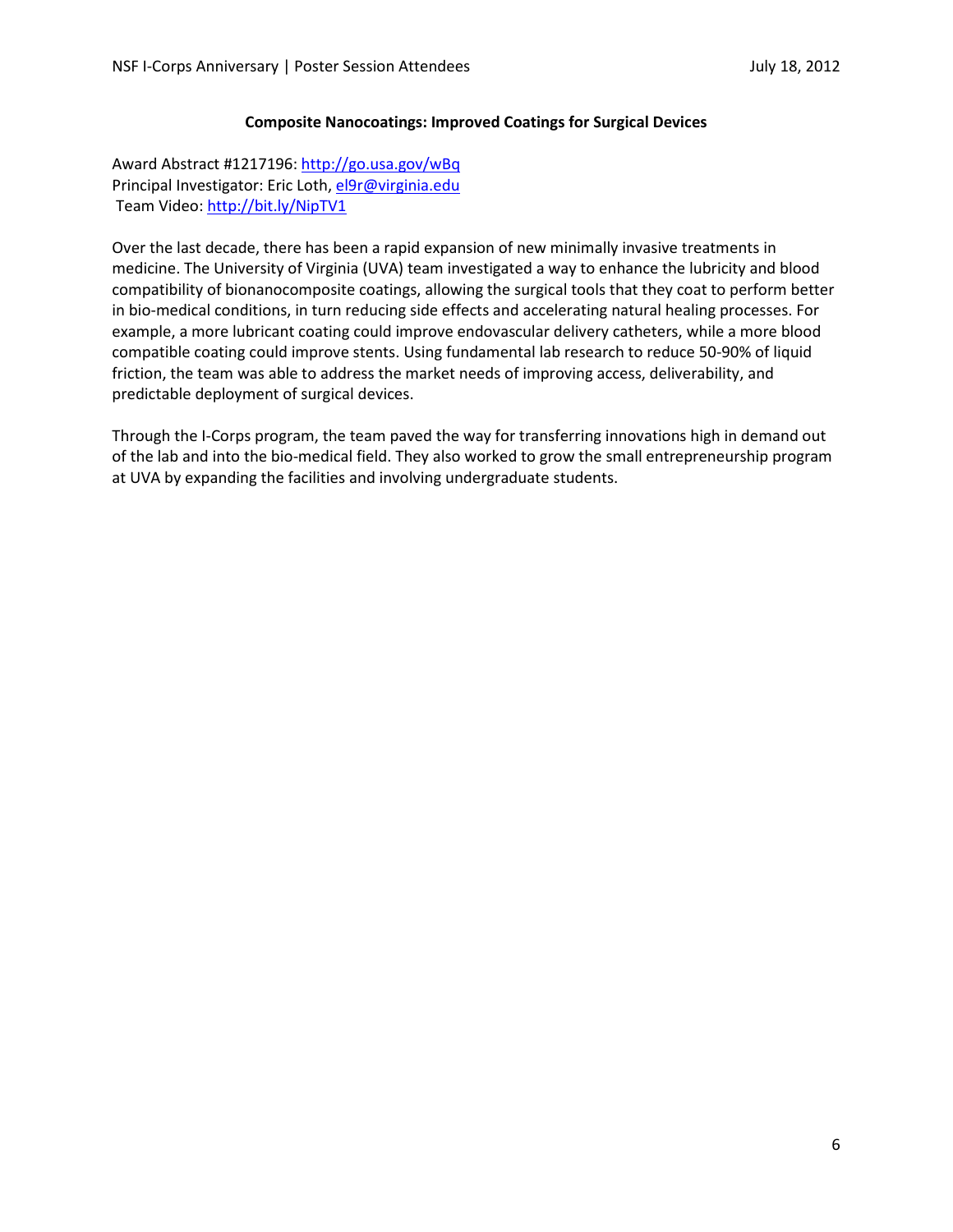### **Gluco Sentient: Realizing the Potential of Personal Medicine**

Award Abstract #1158781[: http://go.usa.gov/wBW](http://go.usa.gov/wBW) Mentor: Neil Kane, [neil@illinoispartners.com](mailto:neil@illinoispartners.com) Team Video[: http://bit.ly/NZo10t](http://bit.ly/NZo10t)

Based at the University of Illinois at Urbana-Champaign, this team leveraged an inexpensive and widely available technology, the personal glucose meter (PGM), to expand the potential of personal medicine. A modified PGM strip was produced that enables the detection of a variety of targets, including viruses, bacteria, disease markers, and even recreational drugs. The team concentrated its initial innovation on the detection of HbA1c, the glycated hemoglobin found in diabetic patients, previously tested for mostly in central labs. Glycated hemoglobin is an important measure of a patient's average glucose levels over the long term. At home detection of HbA1c could provide a significant boost to a diabetes patient's quality of life by helping them avoid the potentially life threatening complications due to poor control of blood glucose levels.

Through the I-Corps program the team learned to appreciate the value of getting out of the building to meet customers and to thoroughly understand their needs. With this knowledge, they can adapt their business strategy. The team also hopes to avoid costly mistakes in future production development, mistakes which could arise from misjudging their customers and market. However, I-Corps provided a framework and methodology for discovering customers, partners, and opinion leaders, the important first steps in bringing innovation out of the laboratory.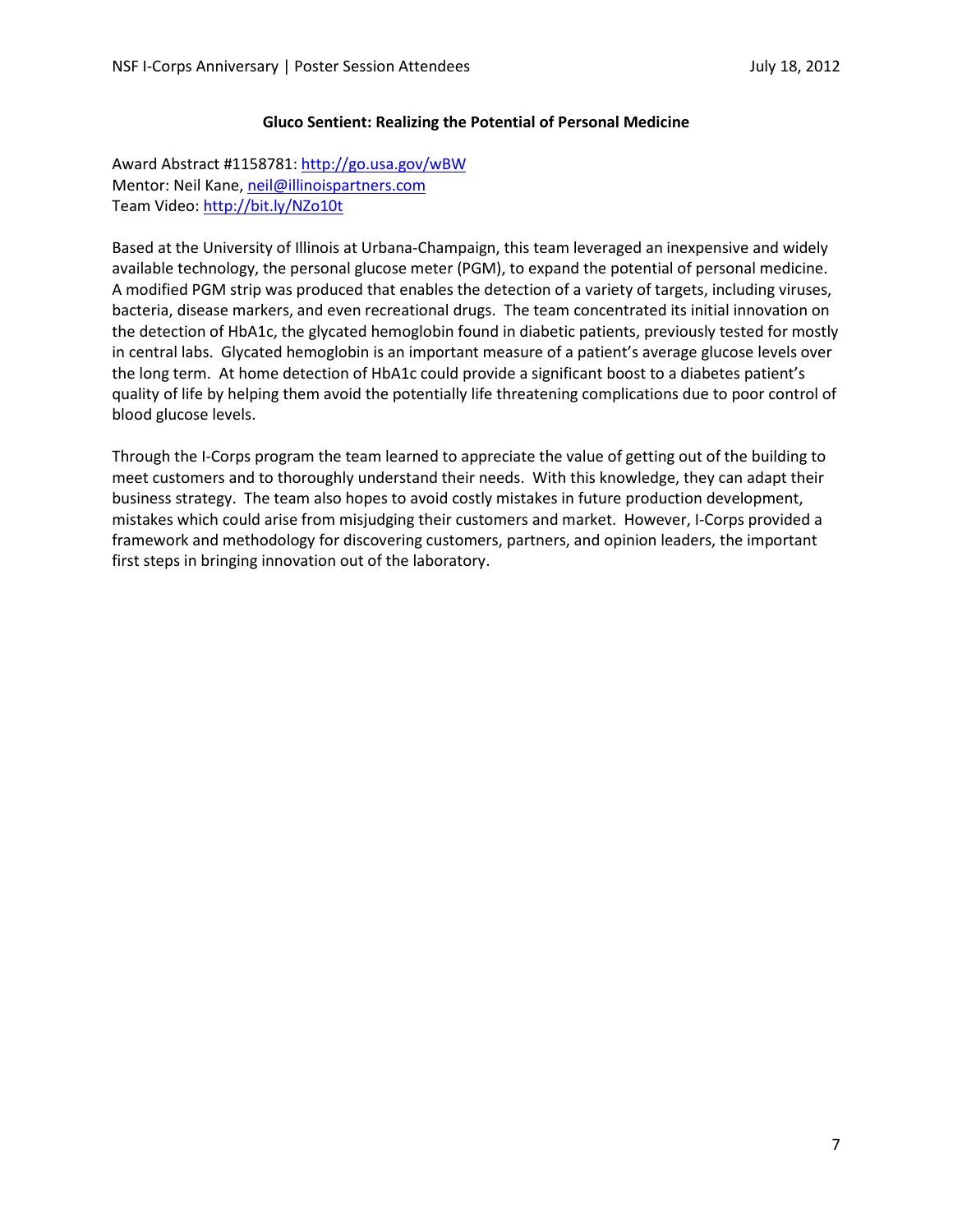## **Graphene Frontiers: Pilot Production of Graphene Films**

Award Abstract #1158721[: http://go.usa.gov/wB4](http://go.usa.gov/wB4) Mentor: Mike Patterson, [mikep@alumni.princeton.edu](mailto:mikep@alumni.princeton.edu) Team Video: <http://bit.ly/Ne0udC>

The I-Corps program facilitated this team's aspiration to journey outside the engineering lab and into the marketplace. Based at the University of Pennsylvania, the team explored the commercial feasibility of producing a high quality, uniform, and large-area graphene film for next-generation displays. Graphene is a transparent conductive film that can be placed on thin plastic or solid glass. As an emerging "super material," its proposed applications include touch screen displays, advanced sensors for medical diagnostics, and analysis of food and water purity.

The team submitted a patent for a low cost, large-scale graphene synthesis technology that they developed. Because their procedure had no need for a vacuum or high temperature, it was flexible in economical design and operation. In addition, it was a continuous production method that could easily be modified to an industrial scale. To demonstrate the utility of their method, they undertook the production of an ultra-compact, low power vapor sensor device that detects ethanol in a person's breath using graphene.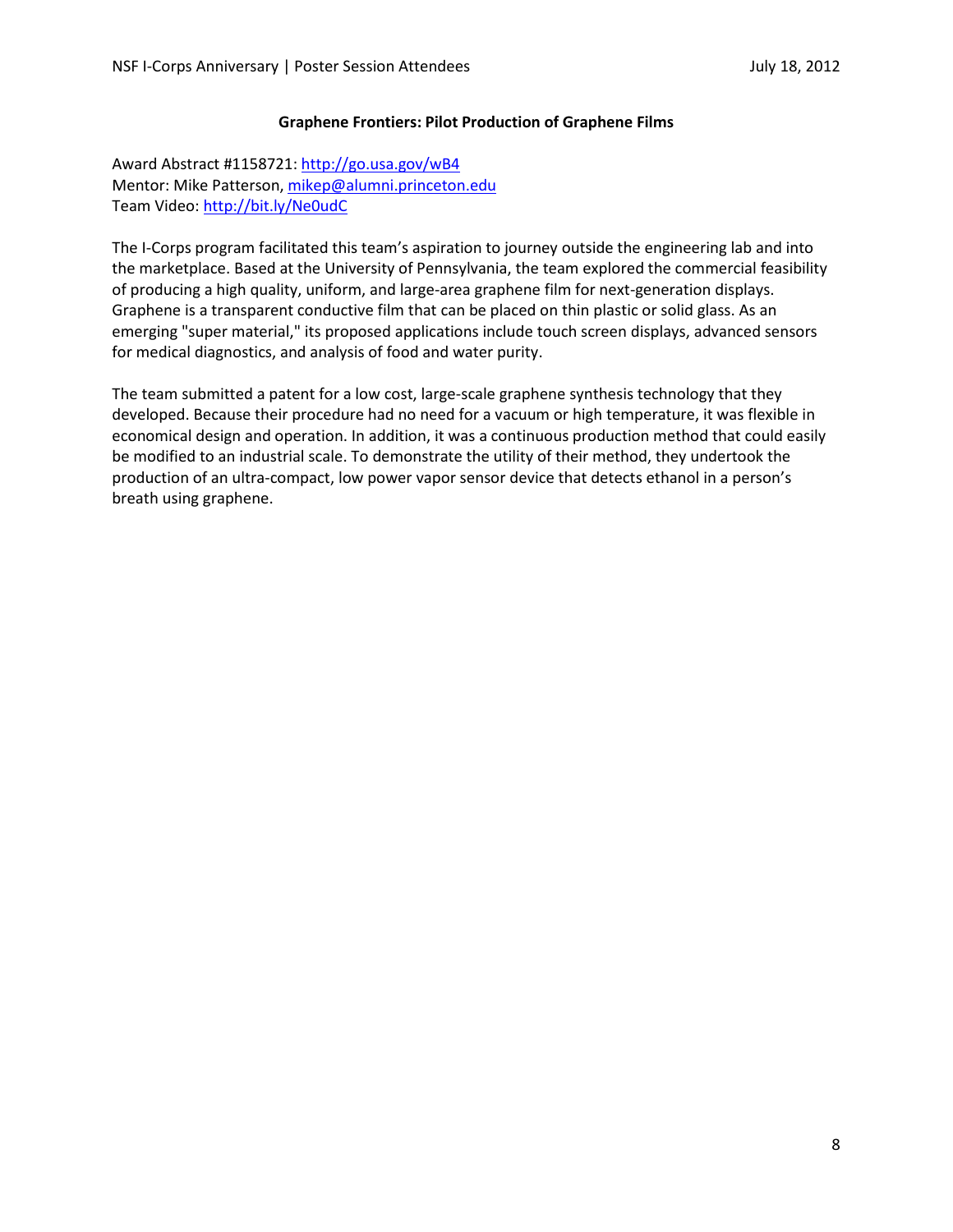## **Ground Fluor Pharmaceuticals: Efficient Production of Radio-Pharmaceuticals**

Team abstract #1157916: <http://go.usa.gov/wBj> Principle Investigator: Stephen DiMagno[, sdimagno1@unl.edu](mailto:sdimagno1@unl.edu)

Video URL:<http://bit.ly/MXCv5X>

This team from the University of Nebraska-Lincoln has developed a unique technology to rapidly and efficiently synthesize the radiotracers necessary for positron emission tomography (PET). For most PET applications, the preference is for [18F] fluorinated radiotracers; however, this molecule has half life of less than two hours, necessitating the preparation and distribution of complex compounds under significant time constraints. Through the I-Corps Curriculum, the team pushed themselves to get out of the laboratory to arrange in-person talks with representatives of the radio-pharmaceutical industry over the course of 12 weeks.

For this team, I-Corps wasn't just about the grant money. It was about gaining an invaluable experience that provided them the skills and impetus to take their technology forward. They learned the necessity of having a product that's of value to the customers and meets their needs. Although their final business plan was not what they envisioned at the start of the program, they instead have built a solid foundation that takes them forward to the next stages of product development.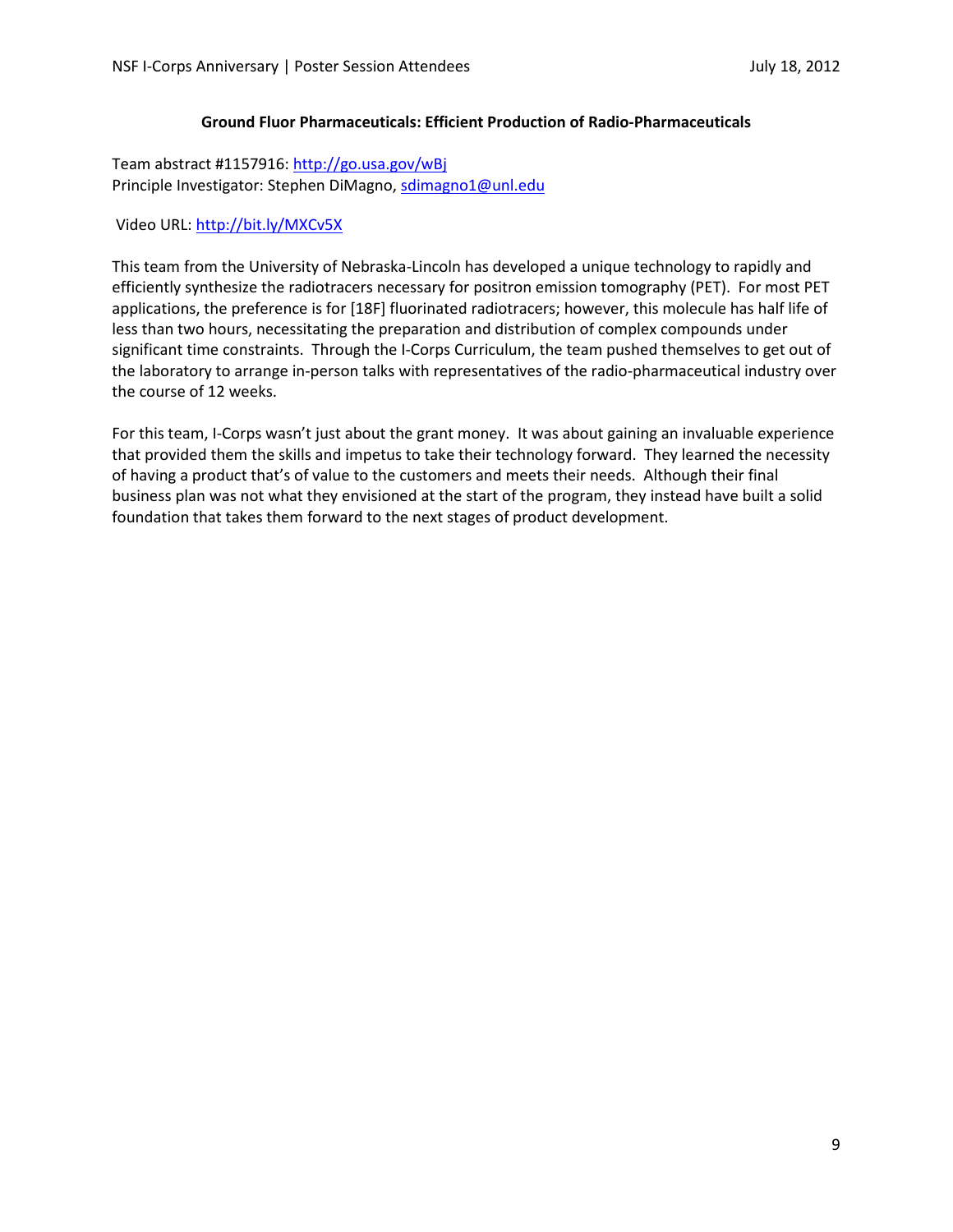## **Ion Express: Simplifying Pharmaceutical Screening**

Award Abstract #1158726[: http://go.usa.gov/wBY](http://go.usa.gov/wBY) Principle Investigator: Jacob Schmidt, [schmidt@seas.ucla.edu](mailto:schmidt@seas.ucla.edu) Team Video: <http://bit.ly/MepQ9o>

This team from the University of California-Los Angeles developed a low cost, easy to use technology to increase the efficiency of electrophysiological measurement of cellular ion channels. Ion channels regulate vital cardiac and neural activity and are critical targets for the pharmaceutical industry, with a \$15 billion market value for the top 15 ion channel modulators. However, the necessary electrophysiological measurement of ion channels in the laboratory is difficult due to the ion channel's need to reside in a lipid bilayer membrane. Current technology for the electrophysiological measurement of ion channels has limited compatibility with different cell types; suffers from low throughput; and is difficult to use out of the box.

The innovation the team brought to customers during the I-Corps program was a prototype with much lower consumable cost and offered more compatibility with cell types and the ability to measure ion channels independently of cells. The team would provide an instrument to measure ion channel electrophysiology and the inexpensive, consumable plates. Based on the positive feedback received during a period of intense customer contact with the pharmaceutical industry, the team has headed back to the laboratory to scale the technology from the 8 channel prototype to a 32 channel product. Enthusiastic customers also volunteered to be pilot test sites.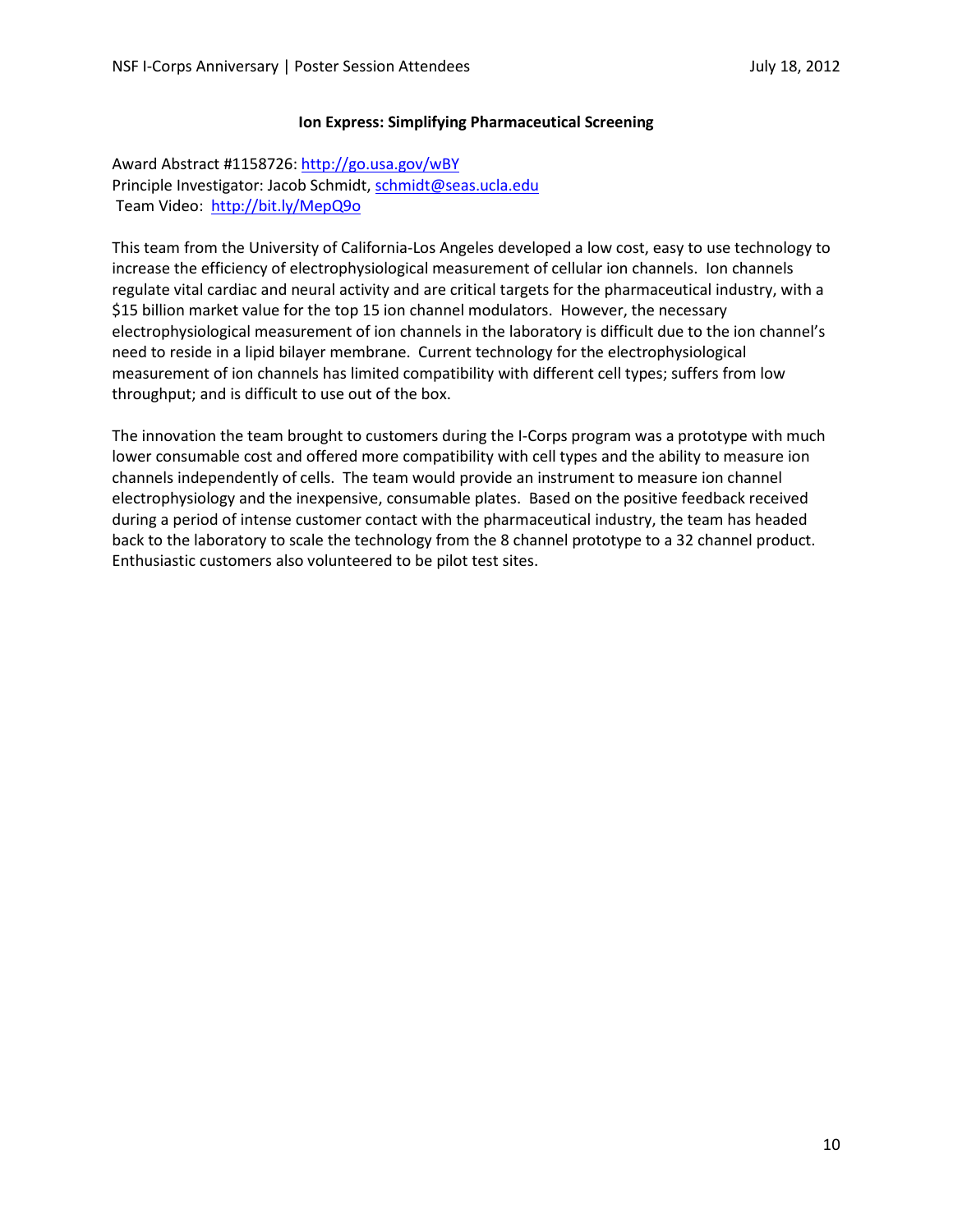## **Micro-LAM Technologies: Innovation in Laser Assisted Machining**

Award Abstract # 1237113:<http://go.usa.gov/wBi> Principle Investigator: John Patten, [john.patten@wmich.edu](mailto:john.patten@wmich.edu) Team Video[: http://bit.ly/RVMbgZ](http://bit.ly/RVMbgZ)

This team from Western Michigan University patented a machining process with a diamond cutting tool, augmented by a laser to heat and soften hard and brittle materials to make them more pliable for machining. During the ten weeks of the I-Corps program, the team was excited to get out of the lab to meet customers to hear their thoughts on the technology and what the customers' needs were. The team met with more than 120 customers, learning that what they suffered from was low productivity, high tool wear, and inabilities to make certain products out of certain materials like silicon, silicon carbide, and sapphire.

The team's innovation solves all three of those problems, and would allow companies to make products faster, better, cheaper, and of higher quality. The major change that the team experienced during the I-Corps program was realizing the value of customer contact and how being responsive to customers' needs could improve the business plan and the value proposition. The team likened it to going out with an open mind to hear everything customers said, and absorbing all that information like a sponge.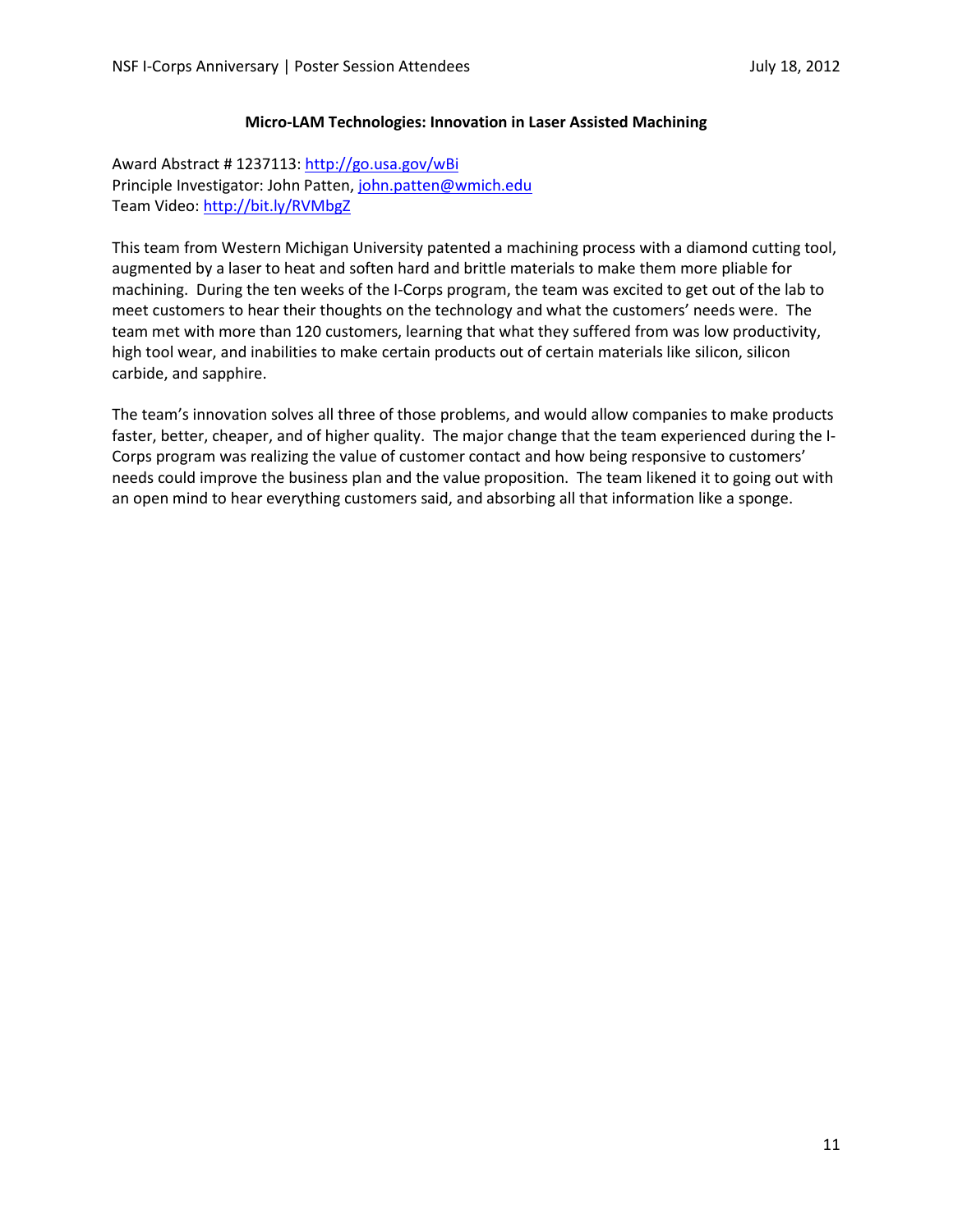### **Neon Labs: Predicting Successful Consumer Products**

Award Abstract #1216835[: http://go.usa.gov/dSv](http://go.usa.gov/dSv) Entrepreneurial Lead: Sophie Lebrecht, [sophielebrecht@cmu.edu](mailto:sophielebrecht@cmu.edu) Team Video[: http://bit.ly/Ndh00b](http://bit.ly/Ndh00b)

What if companies could make better use of their resources by only creating products that are likely to be enjoyed by consumers? This team from Carnegie Mellon University used consumer products currently under development to study how the brain's affective (feelings and emotions) processing and decision-making systems react to visual perception of objects. With a combination of functional magnetic resonance imaging (fMRI) and behavioral psychophysics, they have begun the process of developing analytic tools that better predict which products are most preferred by consumers.

The I-Corps program encouraged the team to thoroughly understand the needs of all potential customer segments. It was during the initial customer discovery process that the team realized their technology could apply to more than just physical objects. After a meeting with an Internet video service, they realized they can provide a value-added service to Internet-based industries that rely on video thumbnails, advertising, and other imagery to appeal to consumers and generate revenue. The team has now gone back to the lab to begin the process of adapting their technology from predicting just the best physical objects to a tool that can predict thousands of the best thumbnail images per minute.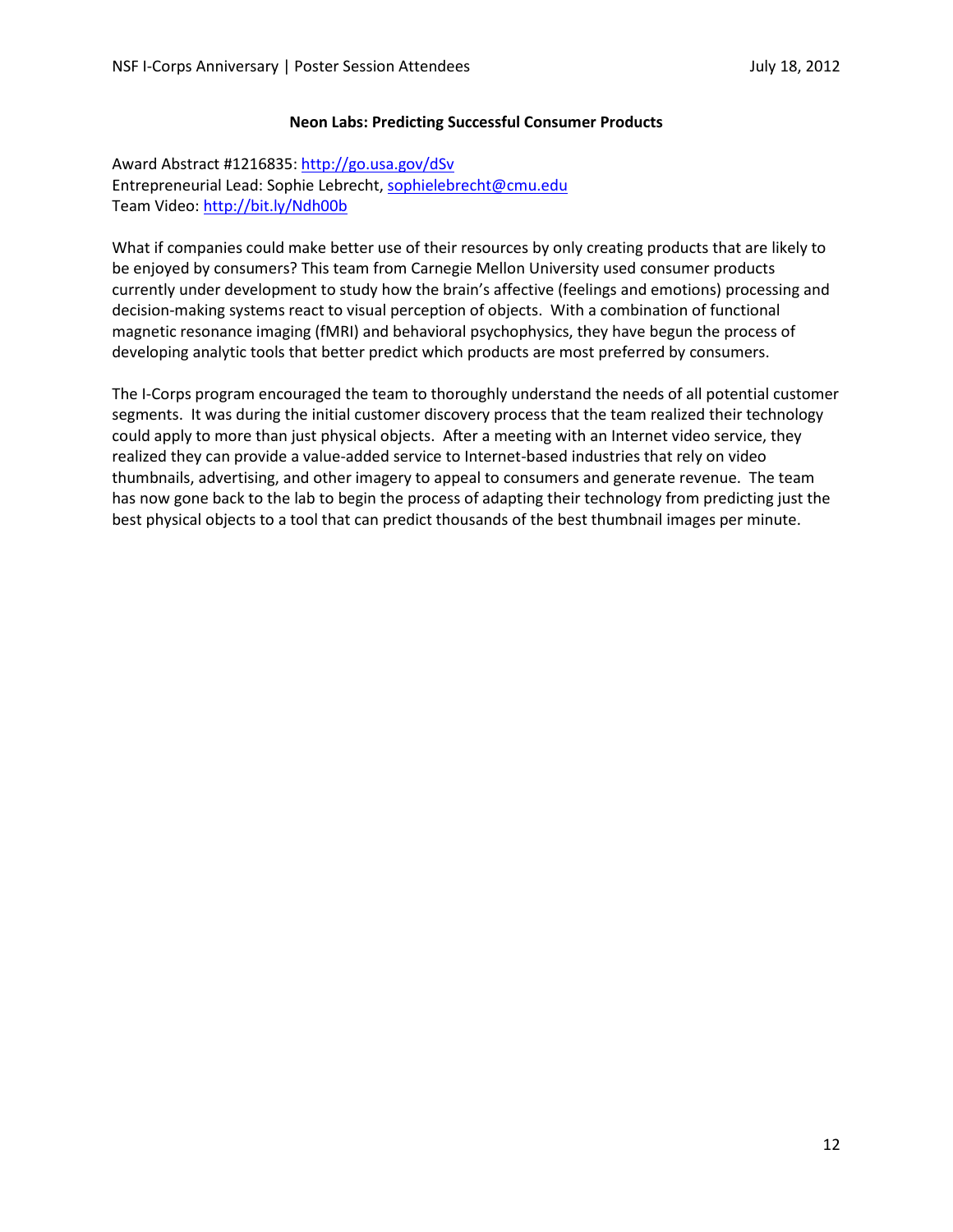## **Omega Chem: Replacing Petroleum Products with Renewable Bio-Based Chemicals**

Award Abstract # 1237247:<http://go.usa.gov/wBO> Entrepreneurial Lead: Shivani Garg, [garg@iastate.edu](mailto:garg@iastate.edu) Team Video[: http://bit.ly/NghCBK](http://bit.ly/NghCBK)

This team at Iowa State University developed a novel way of synthesizing fatty acids from biomass, with the resulting molecules able to act as the precursors for making bio-based chemicals which could replace non-renewable petroleum products. Petroleum products include lubricants and even detergents. The team entered the I-Corps program believing that it was the technology that was the lynchpin of their business model. What they were surprised to learn was that their initial customer base, a critical element for starting up their enterprise, was not who they thought would be early adopters of their technology.

Although large corporations in the consumer goods industry were enthusiastic about the team's innovation, especially as the companies look to deliver more bio-based products, they would not be the initial customers. The team's initial customer base would be the first-line companies which manufacture the surfactants, for example, which the surfactant user buys to incorporate into its detergent manufacturing process. Learning this key element was critical to the team revising their business model.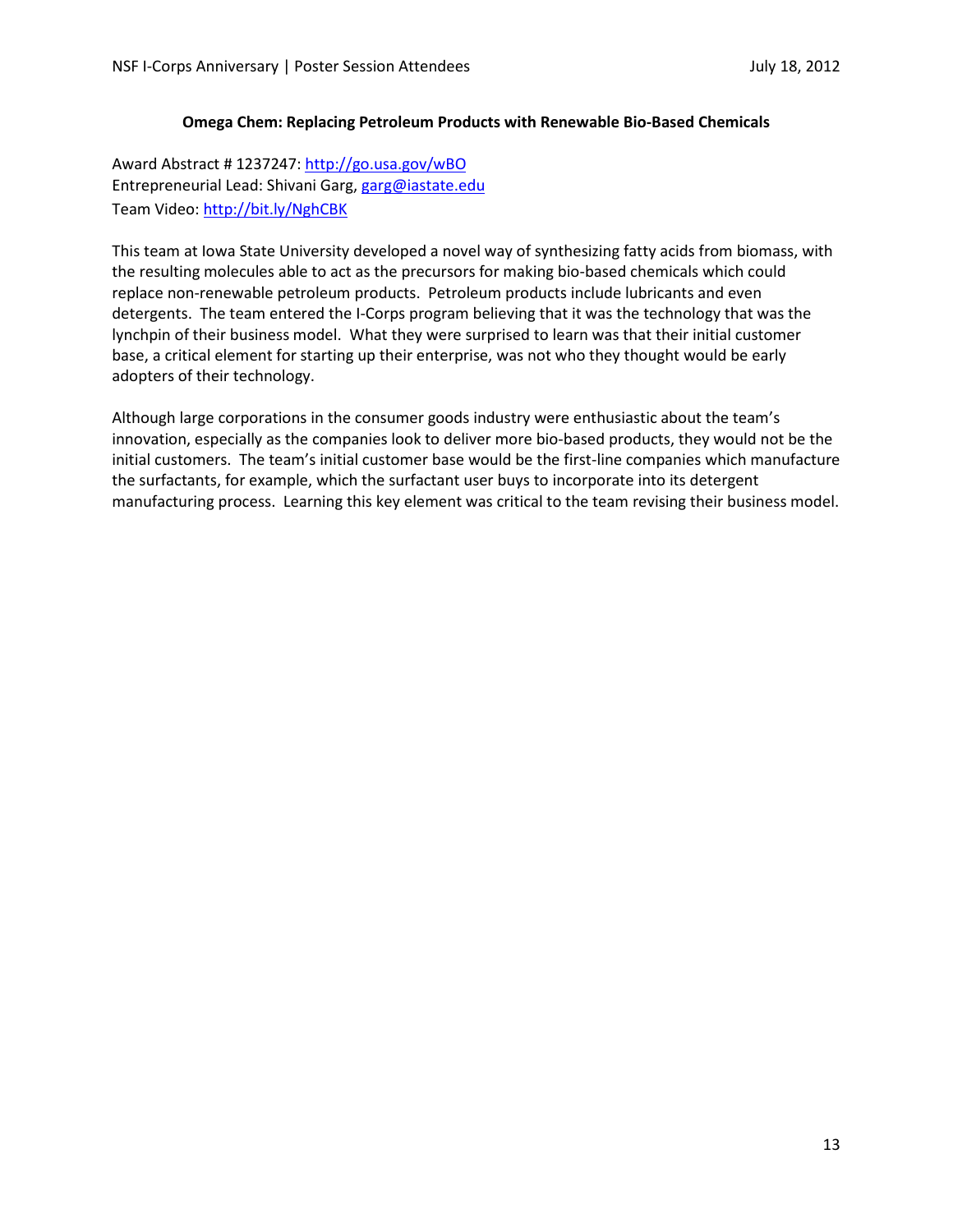## **Red Ox: Semi-Mobile Water Treatment Systems**

Team Abstract #1237241:<http://go.usa.gov/wBD> Principle Investigator: Andre Taylor[, andre.taylor@yale.edu](mailto:andre.taylor@yale.edu) Team Video:<http://bit.ly/NghZvT>

Desalination is a critical step in the disposal of waste water in many industries, such as oil and gas extraction. This team from Yale University developed an electrochemical desalination cell (EDC) which removes salts from the water, while also producing electricity and inorganic compounds which can be sold as commodities. After consulting with the natural gas industry, the team learned that the waste water must be transported to other locations in order to be disposed of. This transportation incurs a significant cost to the water treatment providers. By incorporating the desalination process into the transportation, they can provide a value added service to the primary treatment providers. With pilot sites identified, the Yale team has headed back into product development to begin the process of scaling up the technology and turning it into a semi-mobile treatment system.

Without the intense customer contact that I-Corps encourages, the team would not have had the opportunity to talk to industry leaders and regulators, learning that some industries have very long time lines along which they adopt new innovations. This contact helped them to revise their original business model into one that met the needs of an active, emerging company. The team realized they needed to find customers and partners with immediate problems that needed to be solved.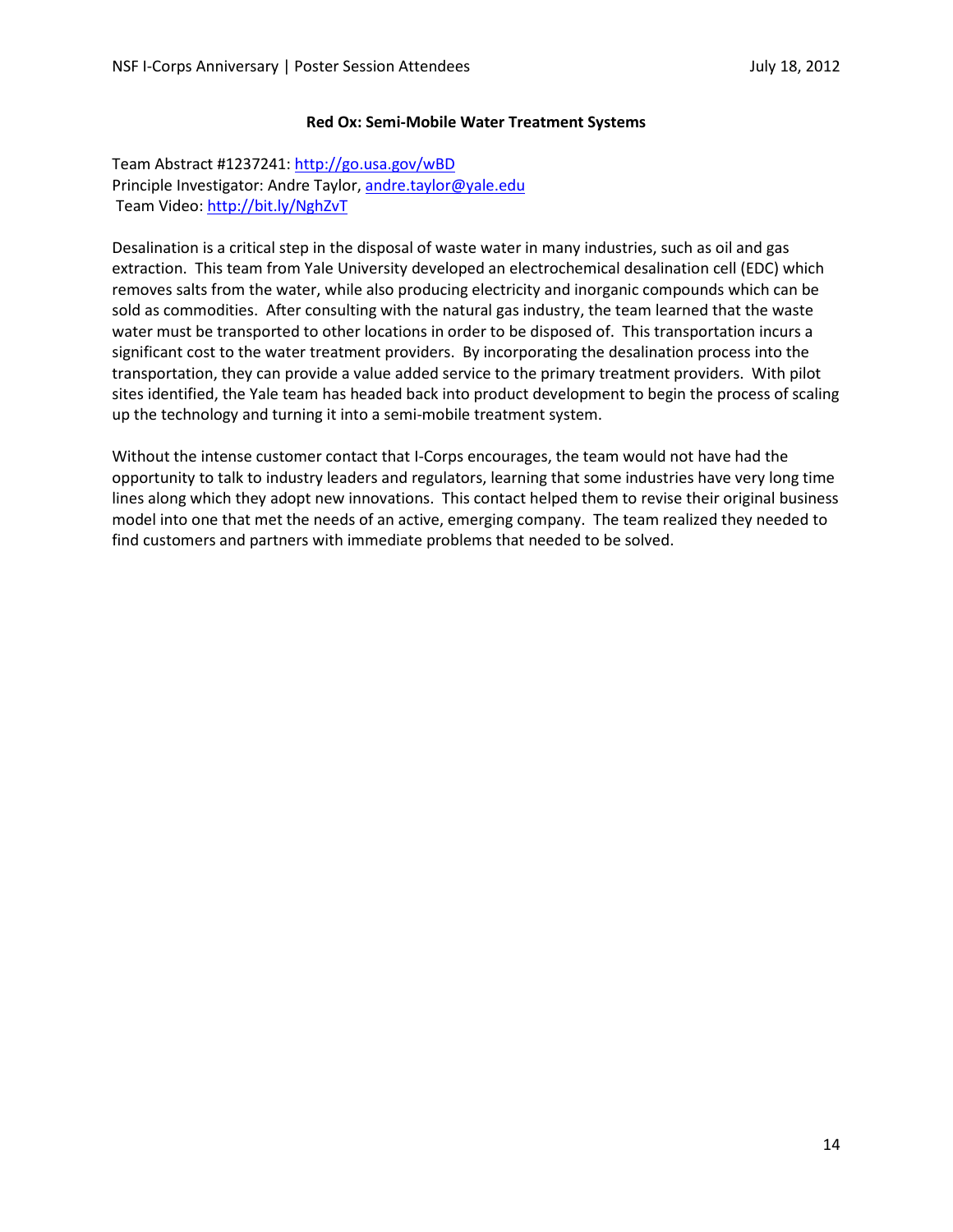### **SmartMenu: Helping Restaurants Help Their Customers**

Award Abstract #1158766[: http://go.usa.gov/wB2](http://go.usa.gov/wB2) Entrepreneurial Lead: Jiten Chhabra[, jiten@useablehealth.com](mailto:jiten@useablehealth.com) Team Video[: http://bit.ly/NipSAq](http://bit.ly/NipSAq)

The team from George Institute of Technology used proprietary algorithms to develop a self-service food ordering terminal, dubbed SmartMenus, that makes personalized healthy meal recommendations based on a diner's profile and past ordering behavior. The innovation was focused on helping restaurants increase their sales by providing contextually relevant suggestions to diners. SmartMenus has the potential to influence all the orders placed in a restaurant or cafeteria setting, including web and mobile interfaces. It could also provide anonymous diner data for commercial and academic research.

The I-Corps program taught the team language they needed to communicate with industry personnel and commercialize their innovation. They were able to ask their existing customers new, calculated questions. In return came explicit answers that helped the team better understand restaurant operators' goals and needs.